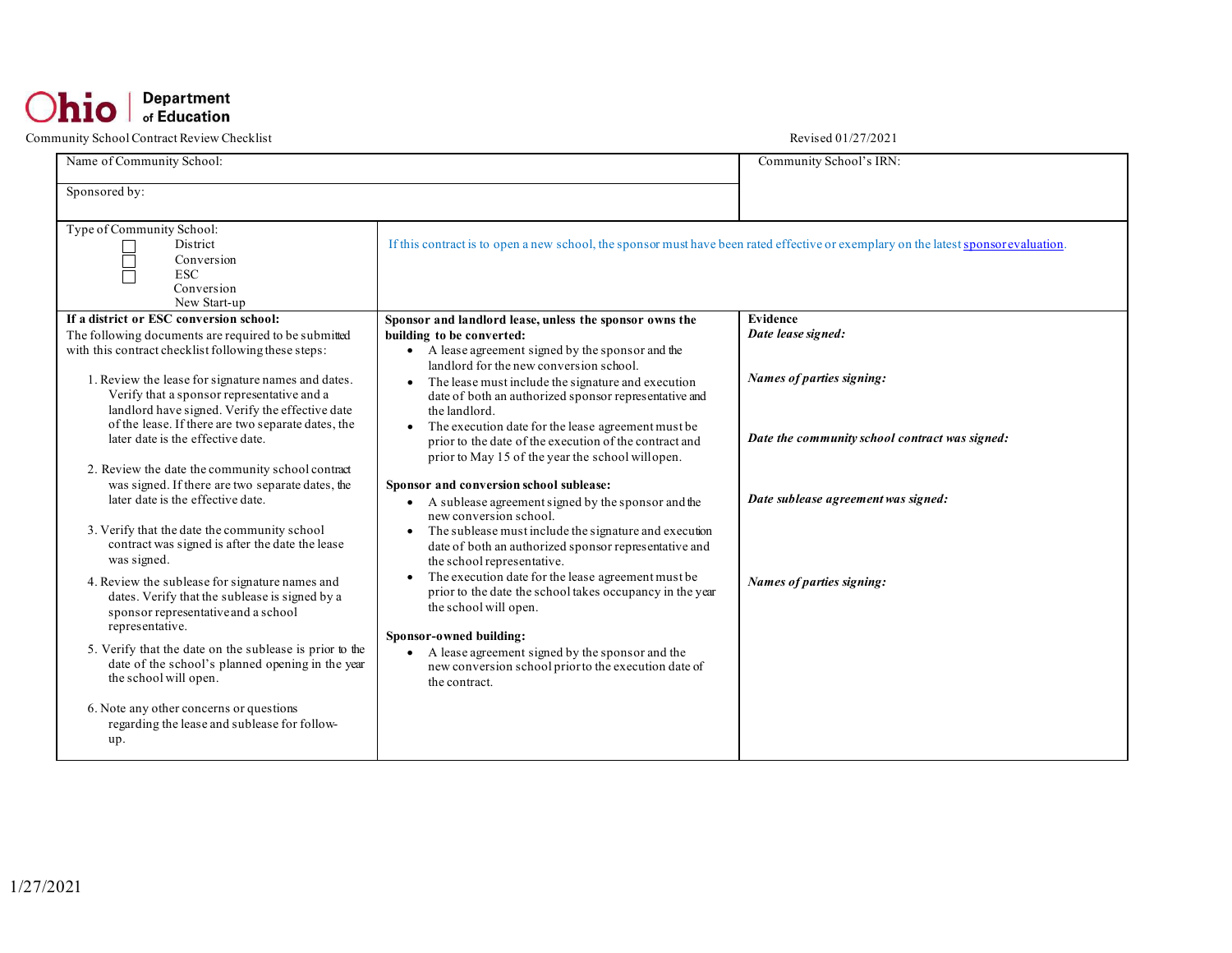|                                                                                                                      | <b>Comments</b> |
|----------------------------------------------------------------------------------------------------------------------|-----------------|
|                                                                                                                      |                 |
| Name of District Location:                                                                                           |                 |
| If a new start-up community school, is this a challenged school district?                                            |                 |
| And is the sponsor rated effective or exemplary on the latest sponsor                                                |                 |
| evaluation? Challenged School District List List List the School                                                     |                 |
| District:<br>Has sponsor reached cap of 100 new start-up community schools and preliminary agreements combined?      |                 |
|                                                                                                                      |                 |
| Is sponsor duly authorized?                                                                                          |                 |
| Consultant will verify a sponsorship agreement is on file with the Office of Community Schools. Ensure               |                 |
| the community school contract does not extend beyond the expiration of the sponsorship agreement with                |                 |
| the Ohio Department of Education.                                                                                    |                 |
| Was a preliminary agreement with an effective date before the date of contract adoption submitted for the<br>school? |                 |
| Was the contract adopted on or before March 15?                                                                      |                 |
| Was the contract executed on or before May 15?                                                                       |                 |
| Date school will open:                                                                                               |                 |
| School must open by Sept. 30 unless school is a dropout recovery school.                                             |                 |
| Approved enrollment for Year 1:<br>Grades to be served:                                                              |                 |
| Will the school open with all intended grades served, or does it plan to add grades over time until all              |                 |
| contracted grades are served? Comments:                                                                              |                 |

**(A)** (A) Each contract entered into between a sponsor and the governing authority of a community school shall specify the following:

| Required elements to be included in the contract (per ORC section $3314.03$ ).                                                                                                                                                                                                                                                                                                                  | ∵omments |
|-------------------------------------------------------------------------------------------------------------------------------------------------------------------------------------------------------------------------------------------------------------------------------------------------------------------------------------------------------------------------------------------------|----------|
| (1) That the school shall be established as either of the following:<br>(a) A nonprofit corporation established under Chapter 1702. of the Revised Code, if established prior to<br>April 8, 2003:<br>(b) A public benefit corporation established under Chapter 1702. of the Revised Code, if established<br>after April 8, 2003.<br>Is a copy of the Secretary of State certificate provided? |          |

| Required elements to be included in the contract (per ORC section 3314.03).                                                                                                                                                                                                                      | Comments |
|--------------------------------------------------------------------------------------------------------------------------------------------------------------------------------------------------------------------------------------------------------------------------------------------------|----------|
| (2) The education program of the school, including:<br>a) The school's mission;<br>b) The characteristics of the students the school is expecting to attract;<br>c) The ages and grades of students;<br>d) The focus of the curriculum.<br>Is the school using a blended instructional delivery? |          |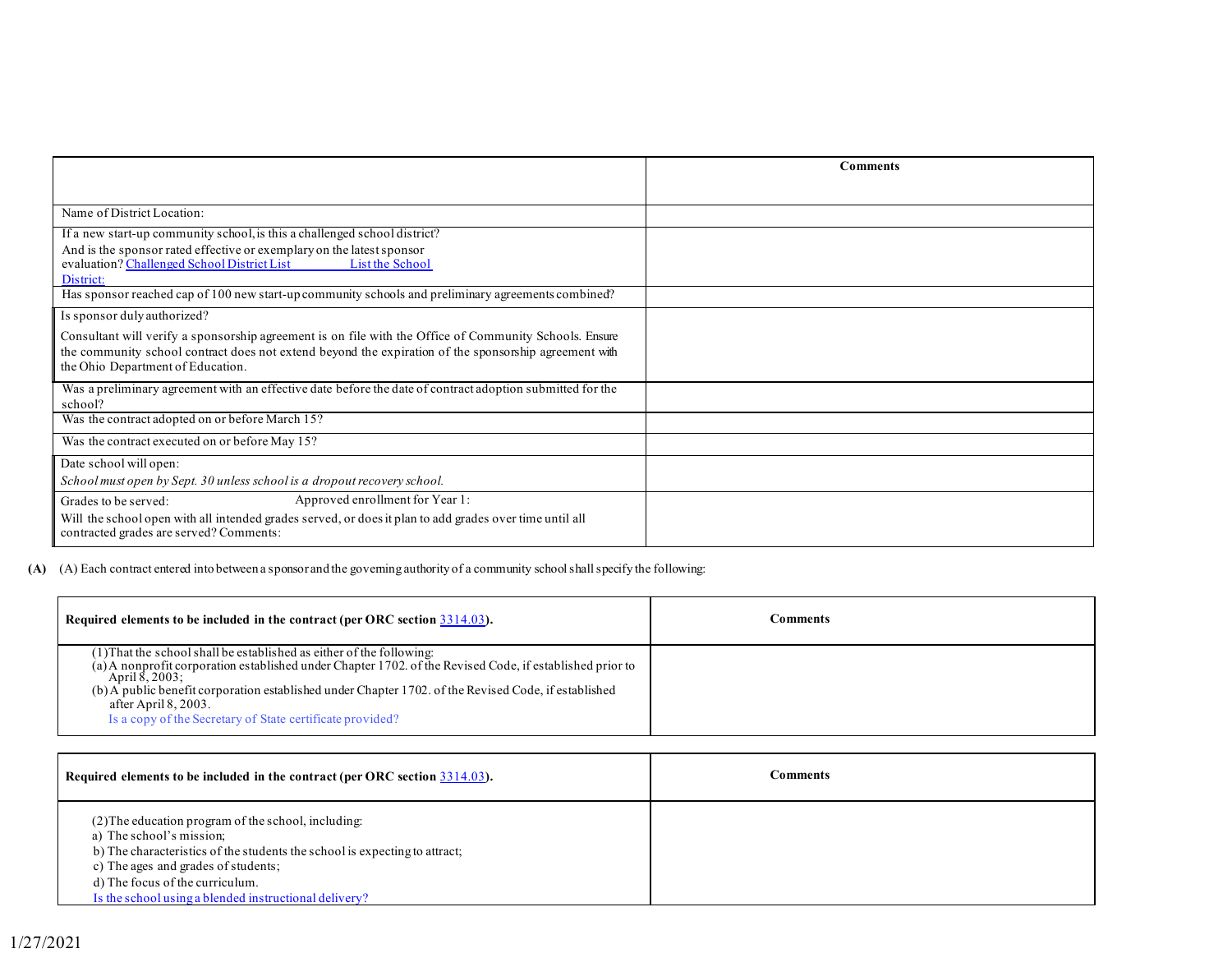| Required elements to be included in the contract (per ORC section $3314.03$ ).                                                                                                                      | <b>Comments</b> |
|-----------------------------------------------------------------------------------------------------------------------------------------------------------------------------------------------------|-----------------|
| (3) The academic goals to be achieved and the method of<br>measurement that will be used to determine progress toward<br>those goals, which shall include the statewide achievement<br>assessments. |                 |

| Required elements to be included in the contract (per ORC section 3314.03).                                                                                                                                                                                                                                                                     | <b>Comments</b> |
|-------------------------------------------------------------------------------------------------------------------------------------------------------------------------------------------------------------------------------------------------------------------------------------------------------------------------------------------------|-----------------|
| (4) Performance standards, including but not limited to all applicable report card measures set forth in section<br>3302.03 or 3314.017 of the Revised Code, by which the success of the school will be evaluated by the<br>sponsor.                                                                                                            |                 |
| (5) The admission standards of section $3314.06$ of the Revised Code and, if applicable, section $3314.061$ of the<br>Revised Code.                                                                                                                                                                                                             |                 |
| $(6)$ (a) Dismissal procedures;                                                                                                                                                                                                                                                                                                                 |                 |
| (b) A requirement that the governing authority adopt an attendance policy that includes a procedure for<br>automatically withdrawing a student from the school if the student without a legitimate excuse fails to<br>participate in 72 consecutive hours of the learning opportunities offered to the student.                                 |                 |
| (7) The ways by which the school will achieve racial and ethnic balance reflective of the community it serves.                                                                                                                                                                                                                                  |                 |
| (8) Requirements for financial audits by the auditor of state. The contract shall require financial records of the<br>school to be maintained in the same manner as are financial records of school districts, pursuant to rules of the<br>auditor of state. Audits shall be conducted in accordance with section 117.10 of the Revised Code.   |                 |
| An addendum to the contract outlining the facilities to be used that contains at least the following information:<br>(9)<br>(a) A detailed description of each facility used for instructional purposes;                                                                                                                                        |                 |
| The annual costs associated with leasing each facility that are paid by or on behalf of the school<br>(b)                                                                                                                                                                                                                                       |                 |
| The annual mortgage principal and interest payments that are paid by the school;<br>(c)                                                                                                                                                                                                                                                         |                 |
| The name of the lender or landlord, identified as such, and the lender's or landlord's relationship to the<br>(d)<br>operator, if any.                                                                                                                                                                                                          |                 |
| <b>NOTE:</b> If multiple facilities are used, is it consistent with ORC 3314.05?                                                                                                                                                                                                                                                                |                 |
| (10) Qualifications of teachers, including a requirement that the school's classroom teachers be licensed in<br>accordance with sections 3319.22 to 3319.31 of the Revised Code, except that a community school may<br>engage noncertificated persons to teach up to twelve hours per week pursuant to section 3319.301 of the<br>Revised Code. |                 |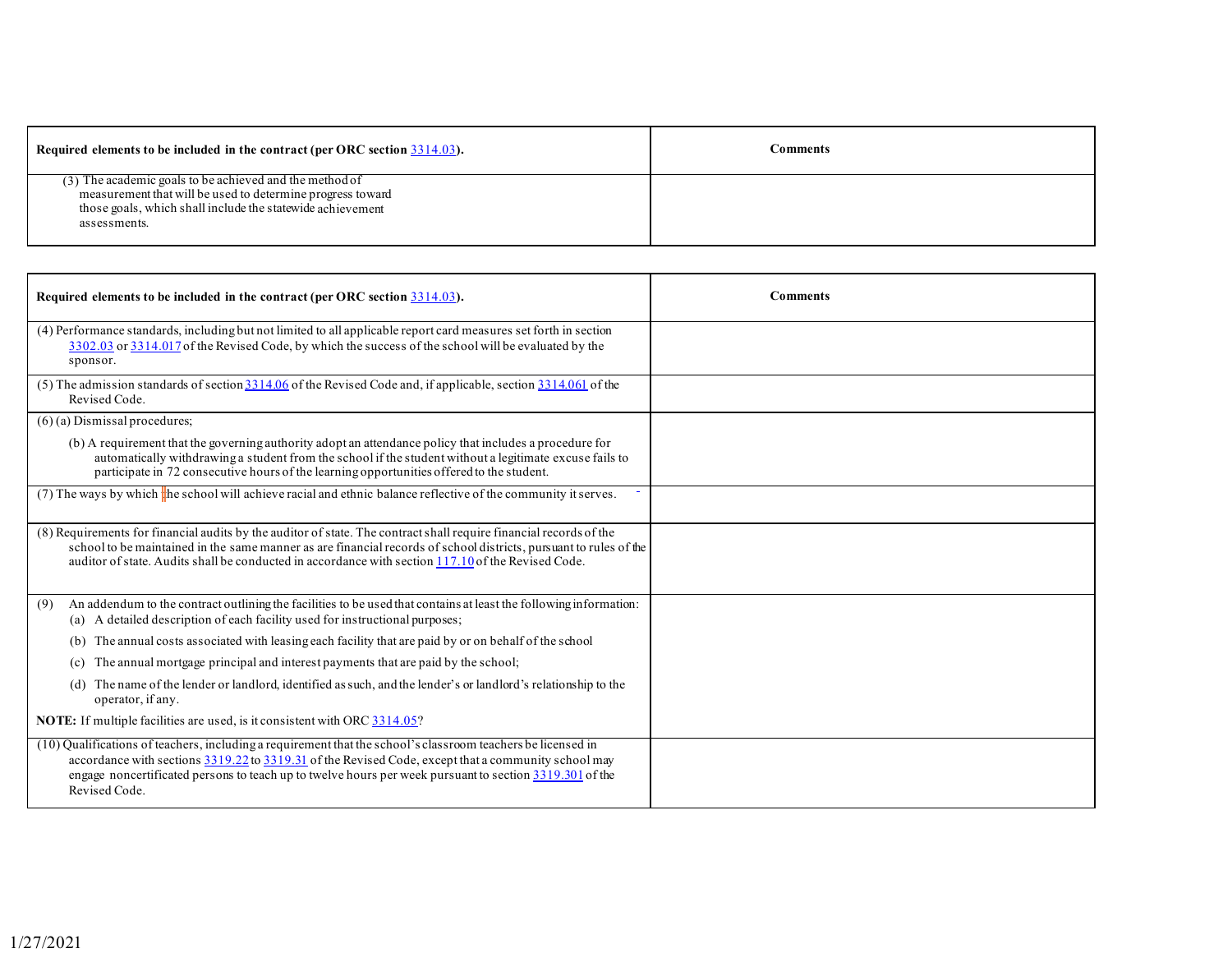| Required elements to be included in the contract (per ORC section 3314.03). |                                                                                                                                                                                                                              | <b>Comments</b> |
|-----------------------------------------------------------------------------|------------------------------------------------------------------------------------------------------------------------------------------------------------------------------------------------------------------------------|-----------------|
|                                                                             | (11) That the school shall comply with the following requirements:<br>(a) The school will provide learning opportunities to a minimum of twenty-five students for a minimum of<br>nine hundred twenty hours per school year. |                 |
|                                                                             | (b) The governing authority will purchase liability insurance or otherwise provide for the potential liability<br>of the school.                                                                                             |                 |
|                                                                             | (c) The school will be nonsectarian in its programs, admission policies, employment practices, and all other<br>operations, and will not be operated by a sectarian school or religious institution.                         |                 |
|                                                                             | (d) The school will comply with sections:                                                                                                                                                                                    |                 |
|                                                                             | • 9.90 Purchase of insurance for educational employees                                                                                                                                                                       |                 |
|                                                                             | • 9.91 Purchase of tax-sheltered annuity for educational employees                                                                                                                                                           |                 |
|                                                                             | • 109.65 Missing children clearinghouse - missing children fund                                                                                                                                                              |                 |
|                                                                             | $\cdot$ 121.22 Public meetings – exceptions                                                                                                                                                                                  |                 |
|                                                                             | • 149.43 Availability of public records for inspection and copying                                                                                                                                                           |                 |
|                                                                             | • 2151.357 Sealed records, including those of adjudicated delinquents                                                                                                                                                        |                 |
|                                                                             | • 2151.421 Reporting child abuse or neglect                                                                                                                                                                                  |                 |
|                                                                             | • 2313.19 Employermay not penalize employee for jury duty                                                                                                                                                                    |                 |
|                                                                             | • 3301.0710 Ohio graduation tests                                                                                                                                                                                            |                 |
|                                                                             | • 3301.0711 Administration and grading of assessments                                                                                                                                                                        |                 |
|                                                                             | · 3301.0712 College and work ready assessment system                                                                                                                                                                         |                 |
|                                                                             | • 3301.0715 District board to administer diagnostic assessments                                                                                                                                                              |                 |
|                                                                             | • 3301.0729 Time spent on assessments                                                                                                                                                                                        |                 |
|                                                                             | · 3301.948 Provision of data to multi-state consortium prohibited                                                                                                                                                            |                 |
|                                                                             | • 3313.472 Policy on parental and foster caregiver involvement in schools                                                                                                                                                    |                 |
|                                                                             | • 3313.50 Record of tests (hearing and vision)                                                                                                                                                                               |                 |
|                                                                             | • 3313.536 School emergency management plan                                                                                                                                                                                  |                 |
|                                                                             | • 3313.539 Concussions and school athletics                                                                                                                                                                                  |                 |
|                                                                             | • 3313.5310 Information and training regarding sudden cardiac arrest                                                                                                                                                         |                 |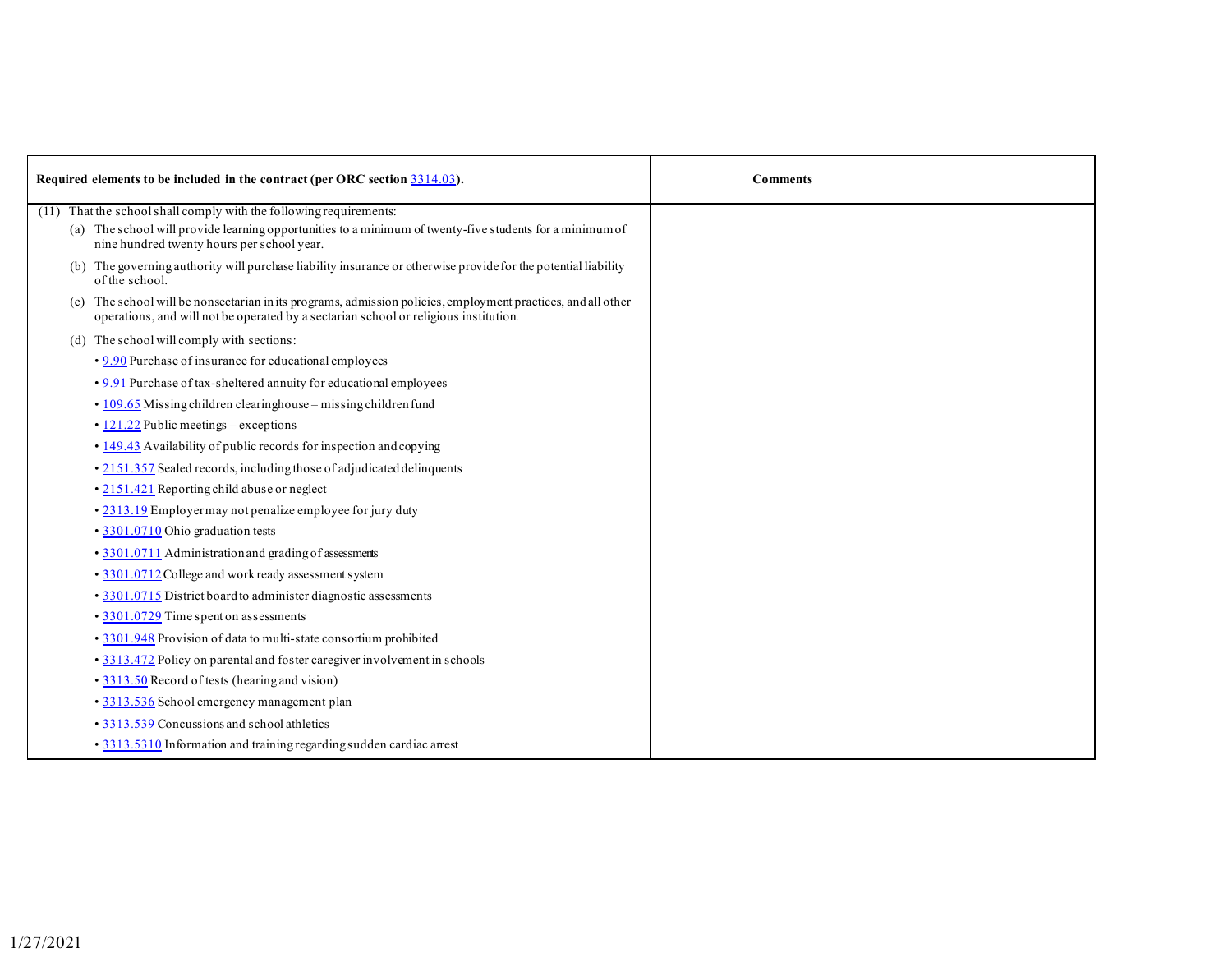| Required elements to be included in the contract (per ORC section 3314.03). | <b>Comments</b> |
|-----------------------------------------------------------------------------|-----------------|
| • 3313.608 Fourth grade reading capability                                  |                 |
| • 3313.609 Grade promotion and retention policy                             |                 |
| • 3313.6012 Policy on academic prevention/intervention services             |                 |
| • 3313.6013 Advanced standing programs for college credit                   |                 |
| • 3313.6014 Parental notification of core curriculum requirements           |                 |
| • 3313.6015 College and career readiness and financial literacy             |                 |
| • 3313.6020 Policy on career advising                                       |                 |
| • 3313.643 Eye protective devices                                           |                 |
| • 3313.648 Prohibiting incentives to enroll in district                     |                 |
| • 3313.6411 Providing report card to parent                                 |                 |
| · 3313.66 Suspension, expulsion, or permanent exclusion                     |                 |
| • 3313.661 Suspension, expulsion, removal, permanent exclusion              |                 |
| • 3313.662 Adjudication order permanently excluding pupil                   |                 |
| · 3313.666 Policy prohibiting harassment, intimidation, or bullying         |                 |
| • 3313.667 District bullying prevention initiatives                         |                 |
| • 3313.668 Removal from school based on absences                            |                 |
| • 3313.67 Immunization of pupils                                            |                 |
| • 3313.671 Proof of required immunizations - exceptions                     |                 |
| • 3313.672 Presenting school records                                        |                 |
| • 3313.673 Screening of beginning pupils for special learning needs         |                 |
| • 3313.69 Hearing and visual tests of school children - exemptions          |                 |
| • 3313.71 Examinations and diagnoses by school physician                    |                 |
| • 3313.716 Possession and use metered dose inhaler or dry powder inhaler    |                 |
| • 3313.718 Possession and use of epinephrine autoinjector                   |                 |
| • 3313.719 Food allergy protection policy                                   |                 |
| • 3313.7112 Diabetes care for enrolled students                             |                 |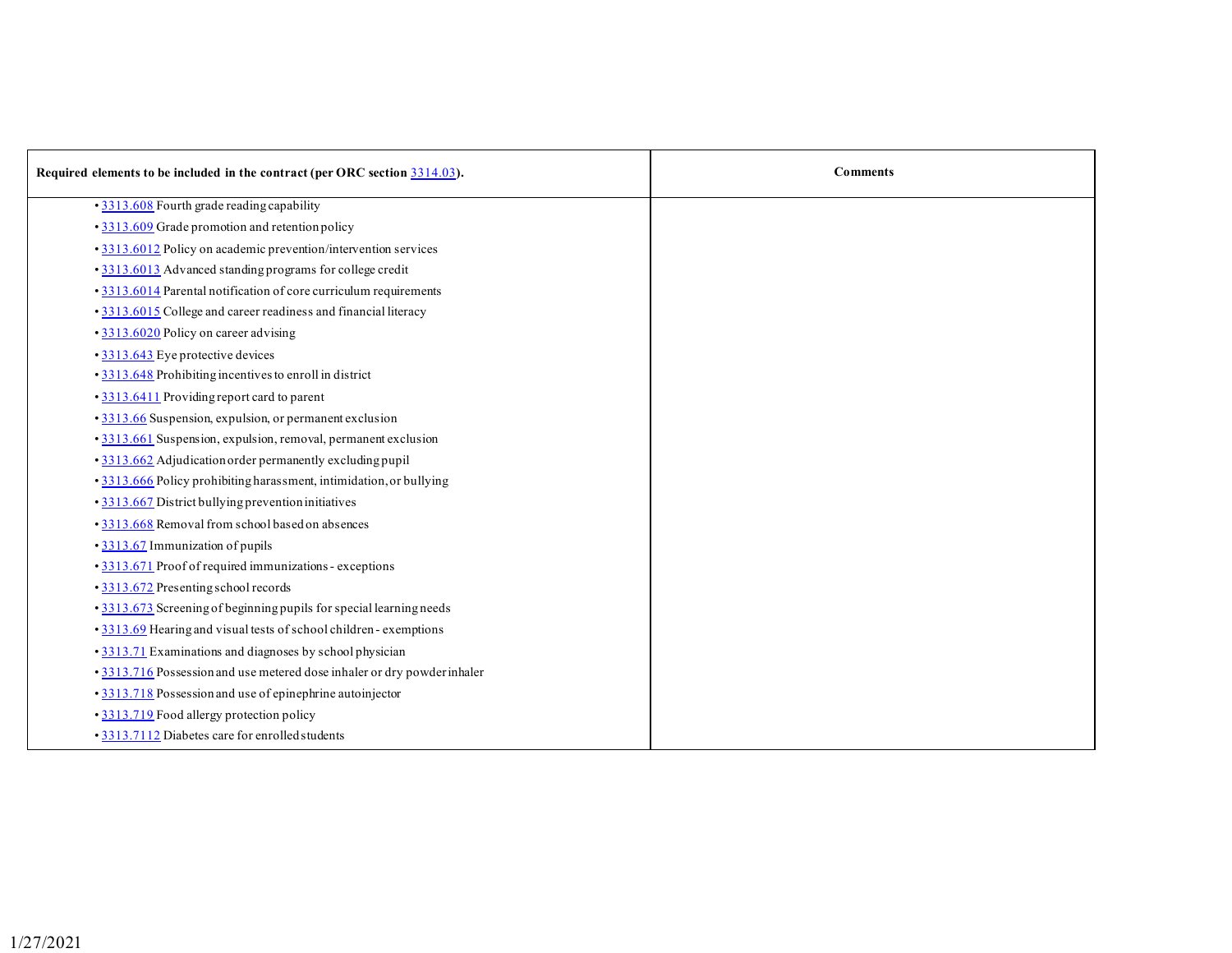| Required elements to be included in the contract (per ORC section 3314.03).                                                                                                                                 | <b>Comments</b> |
|-------------------------------------------------------------------------------------------------------------------------------------------------------------------------------------------------------------|-----------------|
| • 3313.721 Health care for students                                                                                                                                                                         |                 |
| • 3313.80 Display of the national flag                                                                                                                                                                      |                 |
| • 3313.814 Standards governing types of foods and beverages sold                                                                                                                                            |                 |
| • 3313.816 Sale of a la carte beverage items                                                                                                                                                                |                 |
| · 3313.817 A la carte foods; determination of nutritional value; software<br>• 3313.818 Breakfast and lunch programs - Summer Extension                                                                     |                 |
| • 3313.86 Health and safety review                                                                                                                                                                          |                 |
| · 3313.89 Publication of online education and career planning tool                                                                                                                                          |                 |
| • 3313.96 Informational programs relative to missing children                                                                                                                                               |                 |
| • 3319.073 In-service training in child abuse prevention programs                                                                                                                                           |                 |
| • 3319.321 Confidentiality                                                                                                                                                                                  |                 |
| • 3319.39 Criminal records checks                                                                                                                                                                           |                 |
| • 3319.391 Applicants and new hires subject to criminal records check                                                                                                                                       |                 |
| • 3319.41 Corporal punishment policy                                                                                                                                                                        |                 |
| · 3319.46 Policy and rules regarding positive behavior intervention                                                                                                                                         |                 |
| • 3320.02 General provision                                                                                                                                                                                 |                 |
| · 3320.03 Rights of students to engage in religious expression in completion of assignments<br>• 3321.01 Compulsory school age - requirements for admission                                                 |                 |
| • 3321.041 Excused absence for certain extracurricular activities                                                                                                                                           |                 |
| • 3321.13 Duties of teacher and superintendent upon withdrawal                                                                                                                                              |                 |
| • 3321.14 Attendance officer - pupil-personnel workers<br>• 3321.141 Contacting parent, guardian or other person having care of any absent students<br>• 3321.17 Attendance officer and assistants - powers |                 |
| • 3321.18 Enforcement proceedings                                                                                                                                                                           |                 |
| • 3321.19 Examination into cases of truancy                                                                                                                                                                 |                 |
| • 3321.191 Board to adopt policy regarding habitual truancy                                                                                                                                                 |                 |
| • 3327.10 Qualifications of drivers                                                                                                                                                                         |                 |
| . 4111.17 Prohibiting discrimination in payment of wages                                                                                                                                                    |                 |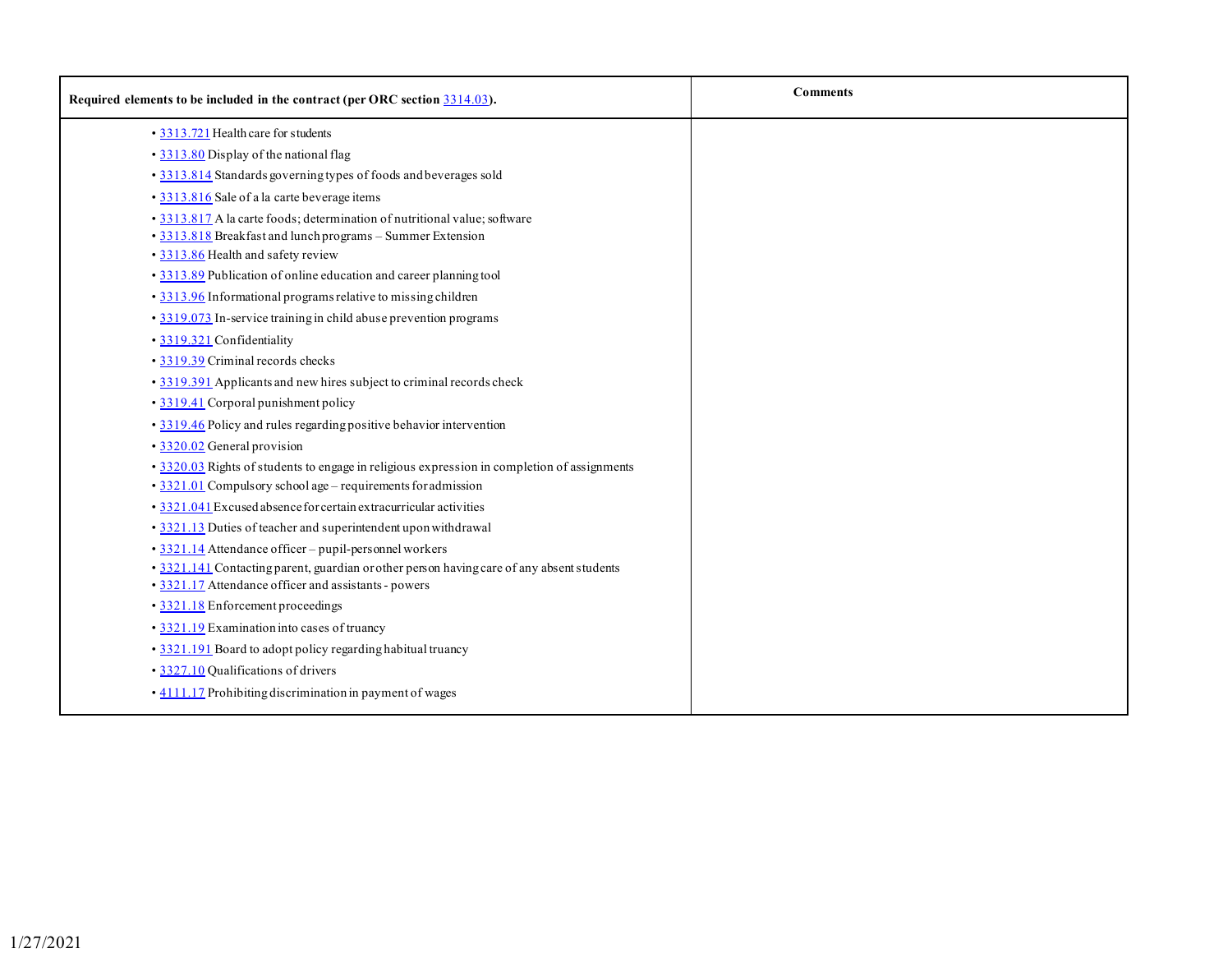## Community School Contract Review Checklist Revised: 1/27/2020

|                                                                                                                                                                                               | <b>Comments</b> |
|-----------------------------------------------------------------------------------------------------------------------------------------------------------------------------------------------|-----------------|
| Required elements to be included in the contract (per ORC section 3314.03).                                                                                                                   |                 |
| • 4113.52 Reporting violation of law by employer or fellow employee<br>$\cdot$ 5705.391 Board of Education spending plan                                                                      |                 |
| • Chapter 117 Auditor of state                                                                                                                                                                |                 |
| • Chapter 1347 Personal information systems                                                                                                                                                   |                 |
| • Chapter 2744 Political subdivision tort liability                                                                                                                                           |                 |
| • Chapter 3365 College credit plus program                                                                                                                                                    |                 |
| • Chapter 3742 Lead abatement                                                                                                                                                                 |                 |
| • Chapter 4112 Civil rights commission                                                                                                                                                        |                 |
| • Chapter 4123 Workers' compensation                                                                                                                                                          |                 |
| • Chapter 4141 Unemployment compensation                                                                                                                                                      |                 |
| • Chapter 4167 Public employment risk reduction program                                                                                                                                       |                 |
| • 3301.0714 of the Revised Code in the manner specified in section 3314.17                                                                                                                    |                 |
| • Chapter 102 public officers – ethics;                                                                                                                                                       |                 |
| • Section 2921.42 Having an unlawful interest in a public contract.                                                                                                                           |                 |
| (e) The school will comply with sections 3313.61, 3313.611, 3313.614, 3313.617, 3313.618 and                                                                                                  |                 |
| 3313.6114 of the Revised Code, except that for students who enter ninth grade for the first time                                                                                              |                 |
| before July 1, 2010, the requirement in sections 3313.61 and 3313.611 of the Revised Code that a                                                                                              |                 |
| person must successfully complete the curriculum in any high school prior to receiving a high<br>school diploma may be met by completing the curriculum adopted by the governing authority of |                 |
| the community school rather than the curriculum specified in Title XXXIII of the Revised Code                                                                                                 |                 |
| or any rules of the state board of education. Beginning with students who enter ninth grade for                                                                                               |                 |
| the first time on or after July 1, 2010, the requirement in sections $3313.61$ and $3313.61$ of the                                                                                           |                 |
| Revised Code that a person must success fully complete the curriculum of a high school prior to                                                                                               |                 |
| receiving a high school diploma shall be met by completing the requirements prescribed in                                                                                                     |                 |
| division (C) of section 3313.603 of the Revised Code, unless the person qualifies under division                                                                                              |                 |
| (D) or (F) of that section. Each school shall comply with the plan for awarding high school credit                                                                                            |                 |
| based on demonstration of subject area competency, and beginning with the 2017-2018 school                                                                                                    |                 |
| year, with the updated plan that permits students enrolled in seventh and eighth grade to meet                                                                                                |                 |
| curriculum requirements based on subject area competency adopted by the state board of                                                                                                        |                 |
| education under divisions (J)(1) and (2) of section $\frac{3313.603}{2}$ of the Revised Code. Beginning with                                                                                  |                 |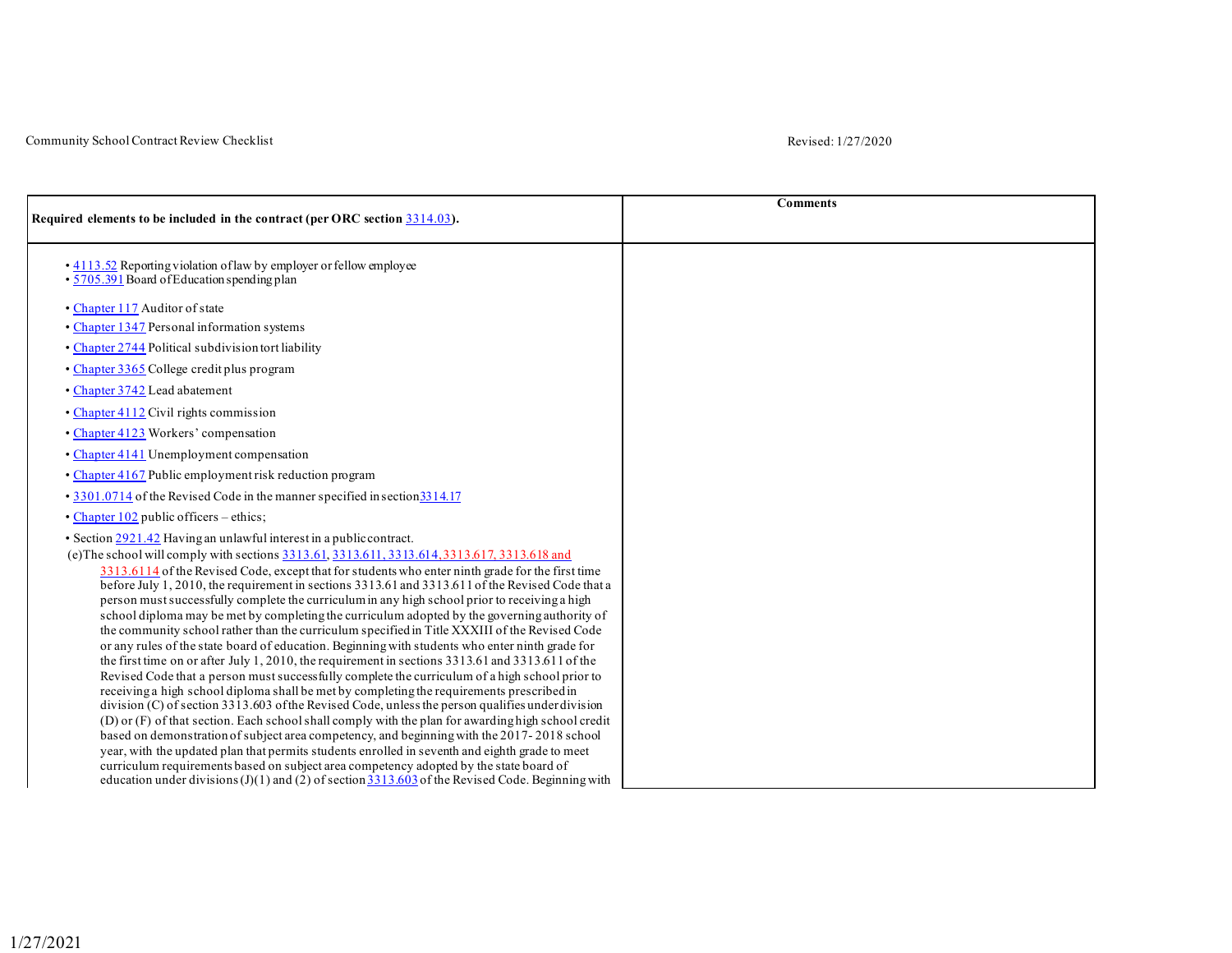Community School Contract Review Checklist Revised: 1/27/2020

- the 2018-2019 school year, the school shall comply with the framework for granting units of high school credit to students who demonstrate subject area competency through work-based learning experiences, internships, or cooperative education developed by the department under division  $(J)(3)$  of section  $3313.603$  of the Revised Code.
- (f) The school governing authority willsubmit within four months after the end of each school year a report of its activities and progress in meeting the goals and standards of divisions (A)(3) and (4) of this section and its financial status to the sponsor and the parents of allstudents enrolled in the school.
- (g) The school, unlessit is an internet- or computer-based community school, will comply with sections [3313.801](http://codes.ohio.gov/orc/3313.801) of the Revised Code as if it were a schooldistrict.
- (h) If the school is the recipient of moneys from a grant awarded under the federal race to the top program, Division (A), Title XIV, [Sections 14005 and 14006 of the "American Recovery and](https://www.acf.hhs.gov/sites/default/files/ecd/rtt_elc_legislation.pdf) [Reinvestment](https://www.acf.hhs.gov/sites/default/files/ecd/rtt_elc_legislation.pdf) Act of [2009,](https://www.acf.hhs.gov/sites/default/files/ecd/rtt_elc_legislation.pdf)" Pub. L. No. [111-5,](https://www.gpo.gov/fdsys/pkg/PLAW-111publ5/pdf/PLAW-111publ5.pdf) 123 Stat. 115, the school will pay teachers based upon performance in accordance with section [3317.141](http://codes.ohio.gov/orc/3317.141) and will comply with section [3319.111](http://codes.ohio.gov/orc/3319.111) of the Revised Code as if it were a school district.
- (j) If the school operates a preschool program that is licensed by the department of education under sections  $3301.52$  to  $3301.59$  of the Revised Code, the school shall comply with sections [3301.50](http://codes.ohio.gov/orc/3301.50) to 3301.59 of the Revised Code and the minimum standards for preschool programs prescribed in rules adopted by the state board under section [3301.53](http://codes.ohio.gov/orc/3301.53) of the Revised Code.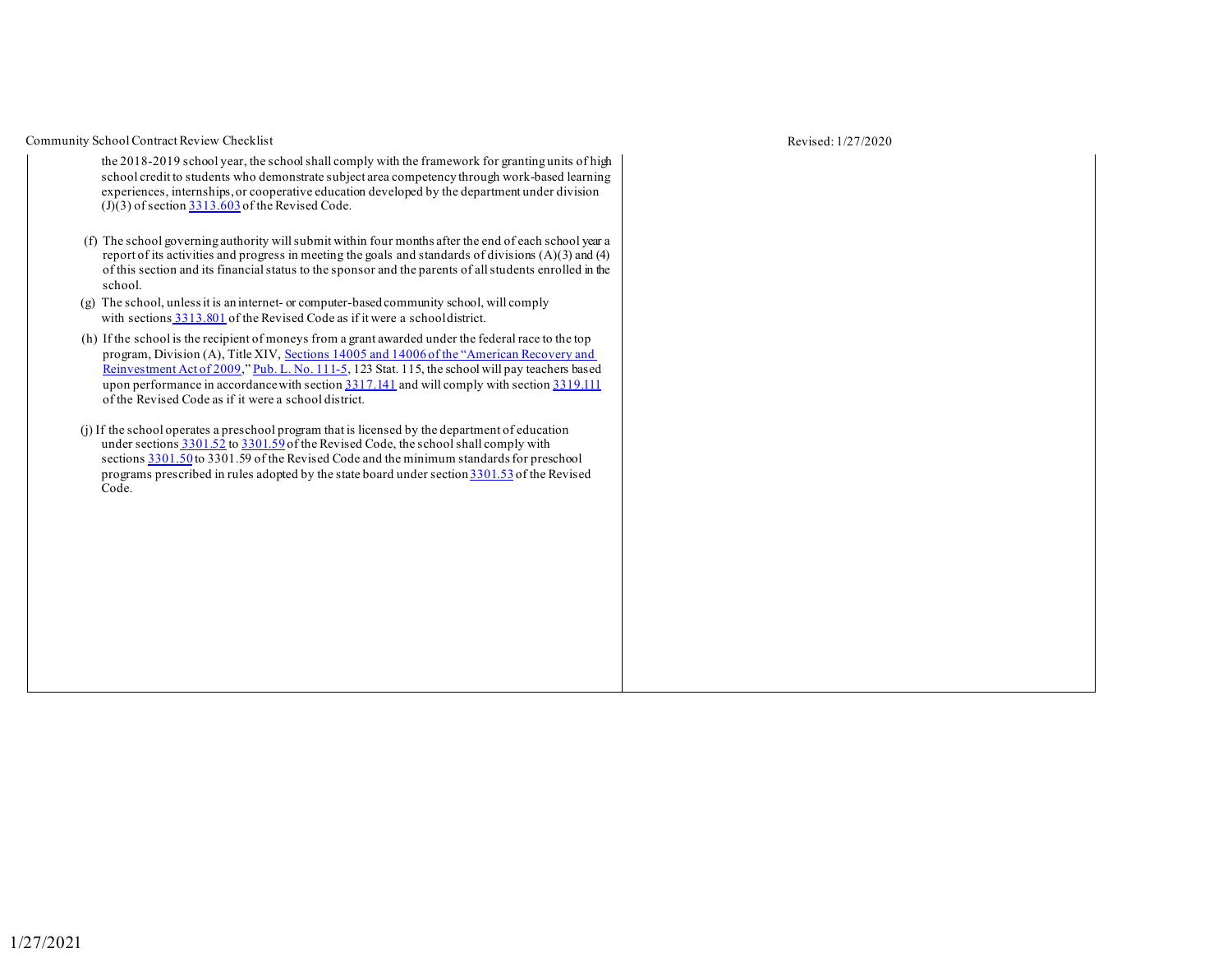| Community School Contract Review Checklist                                                                                                                                                                                                                                                                                                                                                                                                                                                                                                                                                                                                                                                                                                                                                                                                                                                                                                                                                                                                                                                                                                                                        | Revised: 1/27/2020                                      |
|-----------------------------------------------------------------------------------------------------------------------------------------------------------------------------------------------------------------------------------------------------------------------------------------------------------------------------------------------------------------------------------------------------------------------------------------------------------------------------------------------------------------------------------------------------------------------------------------------------------------------------------------------------------------------------------------------------------------------------------------------------------------------------------------------------------------------------------------------------------------------------------------------------------------------------------------------------------------------------------------------------------------------------------------------------------------------------------------------------------------------------------------------------------------------------------|---------------------------------------------------------|
| Required elements to be included in the contract (per ORC section 3314.03).                                                                                                                                                                                                                                                                                                                                                                                                                                                                                                                                                                                                                                                                                                                                                                                                                                                                                                                                                                                                                                                                                                       | <b>Comments</b>                                         |
| (k) The school will comply with sections 3313.6021 and 3313.6023 of the Revised Codeas if it were a school district<br>unless it is either of the following:<br>(i) An internet- or computer-based community school;<br>(ii) A community school in which a majority of the enrolled students are children with disabilities as<br>described in division $(A)(4)(b)$ of section 3314.35 of the Revised Code.<br>The school will comply with sections 3313.6021 and 3313.6023 of the Revised Code as if it were a school<br>(1)<br>district unless it is either of the following:<br>(i) An internet- or computer-based community school;<br>(ii) A community school in which a majority of the enrolled students are children with disabilities as<br>described in division $(A)(4)(b)$ of section 3314.35 of the Revised Code.<br>(12) Arrangements for providing health and other benefits to employees;<br>The length of the contract, which shall begin at the beginning of an academic year. No contract shall exceed<br>(13)<br>five years unless such contract has been renewed pursuant to division $(E)$ of this section.<br>[Check against sponsor agreement expiration] | Insert beginning and ending dates of the contract here: |
| (14) The governing authority of the school, which shall be responsible for carrying out the provisions of the<br>contract.                                                                                                                                                                                                                                                                                                                                                                                                                                                                                                                                                                                                                                                                                                                                                                                                                                                                                                                                                                                                                                                        |                                                         |
| [5-member minimum for new start-ups only]<br>(15) A financial plan detailing an estimated school budget for each year of the period of the contract and specifying<br>the total estimated per pupil expenditure amount for each such year.                                                                                                                                                                                                                                                                                                                                                                                                                                                                                                                                                                                                                                                                                                                                                                                                                                                                                                                                        |                                                         |
| (16) Requirements and procedures regarding the disposition of employees of the school in the event the contract is<br>terminated or not renewed pursuant to section 3314.07 of the Revised Code;                                                                                                                                                                                                                                                                                                                                                                                                                                                                                                                                                                                                                                                                                                                                                                                                                                                                                                                                                                                  |                                                         |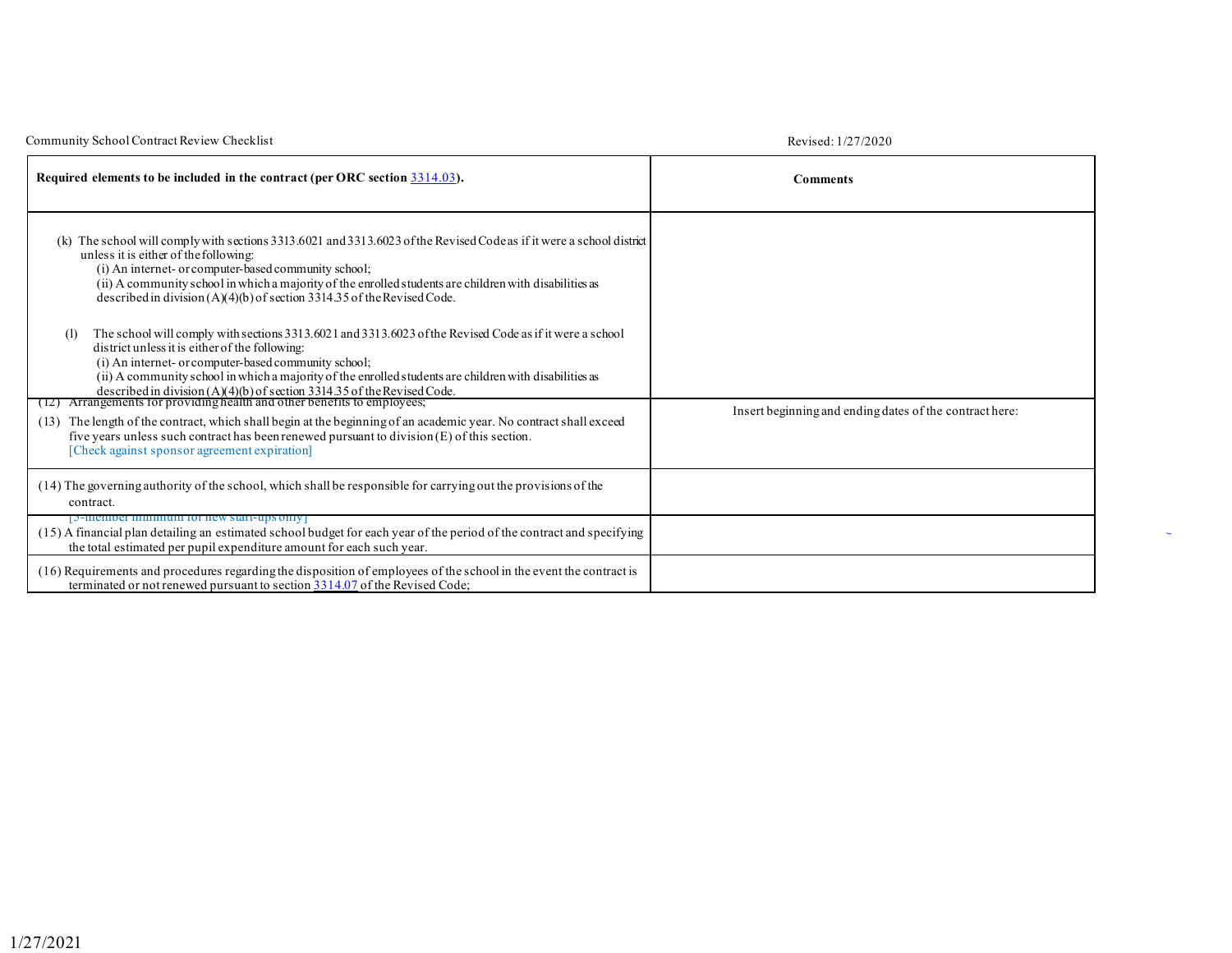| Community School Contract Review Checklist                                                                                                                                                                                                                                                                                                                                                                                                                                                                                                                                                                                                                                            | Revised: 1/27/2020 |
|---------------------------------------------------------------------------------------------------------------------------------------------------------------------------------------------------------------------------------------------------------------------------------------------------------------------------------------------------------------------------------------------------------------------------------------------------------------------------------------------------------------------------------------------------------------------------------------------------------------------------------------------------------------------------------------|--------------------|
| Required elements to be included in the contract (per ORC section 3314.03).                                                                                                                                                                                                                                                                                                                                                                                                                                                                                                                                                                                                           | <b>Comments</b>    |
| (17) Whether the school is to be created by converting all or part of an existing public school or educational service<br>center building or is to be a new start-up school, and if it is a converted public school or service center<br>building, specification of any duties or responsibilities of an employer that the board of education or service<br>center governing board that operated the school or building before conversion is delegating to the governing<br>authority of the community school with respect to all or any specified group of employees provided the<br>delegation is not prohibited by a collective bargaining agreement applicable to such employees. |                    |
| (18) Provisions establishing procedures for resolving disputes or differences of opinion between the sponsor and<br>the governing authority of the community school.                                                                                                                                                                                                                                                                                                                                                                                                                                                                                                                  |                    |
| (19) A provision requiring the governing authority to adopt a policy regarding the admission of students outside the<br>district in which the school is located. That policy shall comply with the admissions procedures specified in<br>sections 3314.06 and 3314.061 of the Revised Code and, at the sole discretion of the authority, shall do one<br>of the following:                                                                                                                                                                                                                                                                                                            |                    |
| Prohibit the enrollment of students who reside outside the district in which the school is located:<br>(a)                                                                                                                                                                                                                                                                                                                                                                                                                                                                                                                                                                            |                    |
| Permit the enrollment of students who reside in districts adjacent to the district in which the school is<br>(b)<br>located:<br>(c) Permit the enrollment of students who reside in any other district in the state.                                                                                                                                                                                                                                                                                                                                                                                                                                                                  |                    |
| (20) A provision recognizing the authority of the department of education to take over the sponsorship of the<br>school in accordance with the provisions of division (C) of section $3314.015$ of the Revised Code;                                                                                                                                                                                                                                                                                                                                                                                                                                                                  |                    |
| (21) A provision recognizing the sponsor's authority to assume the operation of a school under the conditions<br>specified in division (B) of section $3314.073$ of the Revised Code;                                                                                                                                                                                                                                                                                                                                                                                                                                                                                                 |                    |
| (22) A provision recognizing both of the following:                                                                                                                                                                                                                                                                                                                                                                                                                                                                                                                                                                                                                                   |                    |
| (a) The authority of public health and safety officials to inspect the facilities of the school and to order the<br>facilities closed if those officials find that the facilities are not in compliance with health and safety laws<br>and regulations;<br>(b) The authority of the department of education as the community school oversight body to suspend the<br>operation of the school under section $3314.072$ of the Revised Code if the department has evidence of<br>conditions or violations of law at the school that pose an imminent danger to the health and safety of the<br>school's students and employees and the sponsor refuses to take such action.             |                    |
| (23) A description of the learning opportunities that will be offered to students including both classroom-based and<br>non-classroom-based learning opportunities that is in compliance with criteria for student participation<br>established by the department under division $(H)(2)$ of section 3314.08 of the Revised Code;                                                                                                                                                                                                                                                                                                                                                     |                    |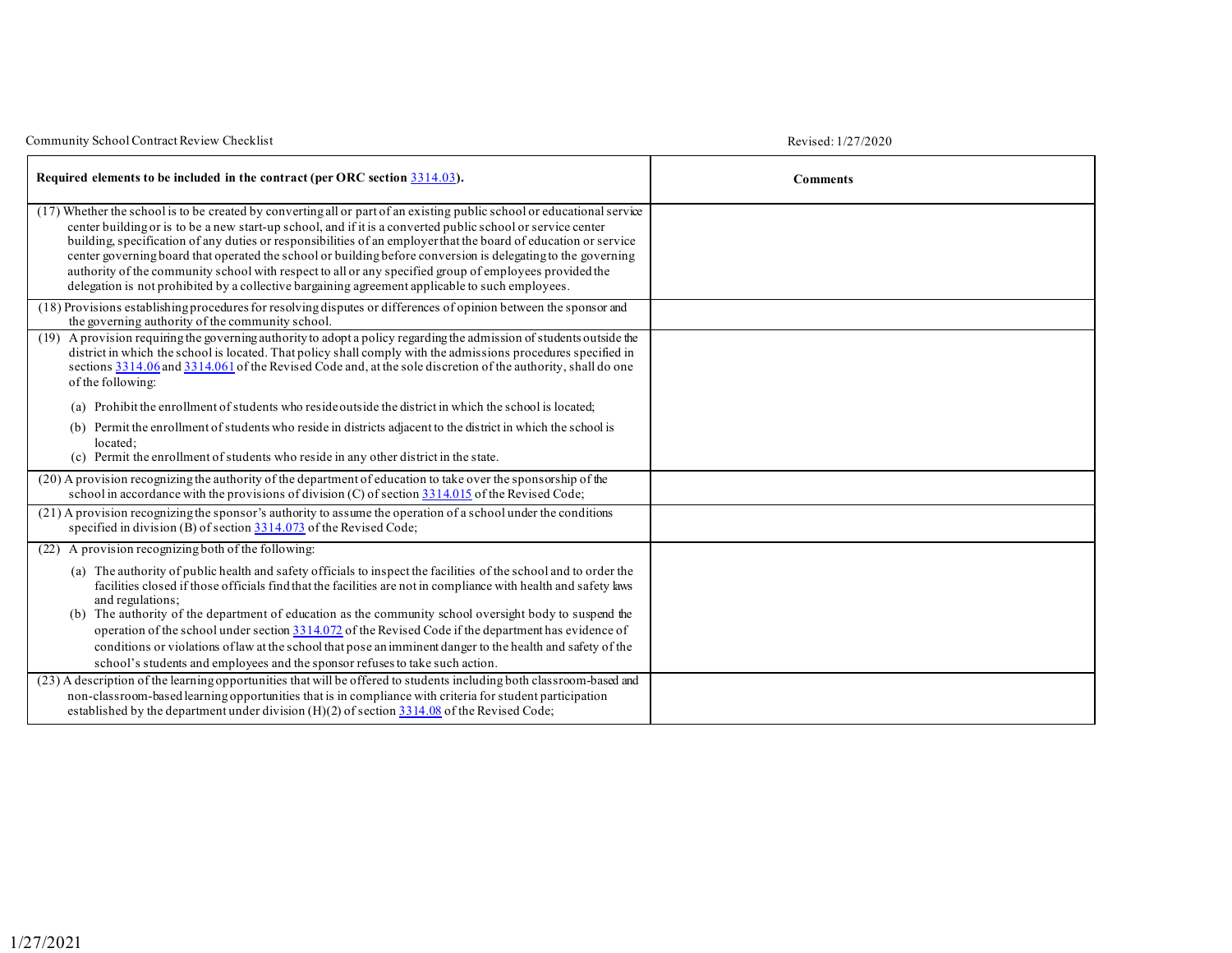| Community School Contract Review Checklist                                                                                                                                                                                                                                                                                                                                                                                                                                                                                                                                                                                                                                                                                                                                                                                                     | Revised: 1/27/2020 |
|------------------------------------------------------------------------------------------------------------------------------------------------------------------------------------------------------------------------------------------------------------------------------------------------------------------------------------------------------------------------------------------------------------------------------------------------------------------------------------------------------------------------------------------------------------------------------------------------------------------------------------------------------------------------------------------------------------------------------------------------------------------------------------------------------------------------------------------------|--------------------|
| Required elements to be included in the contract (per ORC section 3314.03).                                                                                                                                                                                                                                                                                                                                                                                                                                                                                                                                                                                                                                                                                                                                                                    | <b>Comments</b>    |
| (24) The school will comply with sections 3302.04 and 3302.041 of the Revised Code, except that any action<br>required to be taken by a school district pursuant to those sections shall be taken by the sponsor of the school.<br>However, the sponsor shall not be required to take any action described in division $(F)$ of section $3302.04$ of<br>the Revised Code.                                                                                                                                                                                                                                                                                                                                                                                                                                                                      |                    |
| (25) Beginning in the 2006-2007 school year, the school will open for operation not later than the thirtieth day of<br>September each school year, unless the mission of the school as specified under division $(A)(2)$ of this section<br>is solely to serve dropouts. In its initial year of operation, if the school fails to open by the thirtieth day of<br>September, or within one year after the adoption of the contract pursuant to division (D) of section $3314.02$ of<br>the Revised Code if the mission of the school is solely to serve dropouts, the contract shall be void.                                                                                                                                                                                                                                                  |                    |
| (26) Whether the school's governing authority is planning to seek designation for the school as a STEM school<br>equivalent under section 3326.032 of the Revised Code;                                                                                                                                                                                                                                                                                                                                                                                                                                                                                                                                                                                                                                                                        |                    |
| (27) That the school's attendance and participation policies will be available for public inspection;                                                                                                                                                                                                                                                                                                                                                                                                                                                                                                                                                                                                                                                                                                                                          |                    |
| (28) That the school's attendance and participation records shall be made available to the department of education,<br>auditor of state, and school's sponsor to the extent permitted under and in accordance with the "Family<br>Educational Rights and Privacy Act of 1974." 88 Stat. 571. 20 U.S.C. 1232g. as amended, and any regulations<br>promulgated under the act, and section 3319.321 of the Revised Code;                                                                                                                                                                                                                                                                                                                                                                                                                          |                    |
| (29) If a school operates using the blended learning model, as defined in section 3301.079 of the Revised Code, all<br>of the following information:<br>(a) An indication of what blended learning model or models will be used;<br>(b) A description of how student instructional needs will be determined and documented;<br>(c) The method to be used for determining competency, granting credit, and promoting students to a higher-<br>grade level;<br>(d) The school's attendance requirements, including how the school will document participation in learning<br>opportunities;<br>(e) A statement describing how student progress will be monitored;<br>(f) A statement describing how private student data will be protected;<br>A description of the professional development activities that will be offered to teachers.<br>(g) |                    |
| (30) A provision requiring that all moneys the school's operator loans to the school, including facilities loans or<br>cash flow assistance, must be accounted for, documented, and bear interest at a fair market rate.                                                                                                                                                                                                                                                                                                                                                                                                                                                                                                                                                                                                                       |                    |
| (31) A provision requiring that, if the governing authority contracts with an attorney, accountant, or entity<br>specializing in audits, the attorney, accountant, or entity shall be independent from the operator with which the<br>school has contracted.                                                                                                                                                                                                                                                                                                                                                                                                                                                                                                                                                                                   |                    |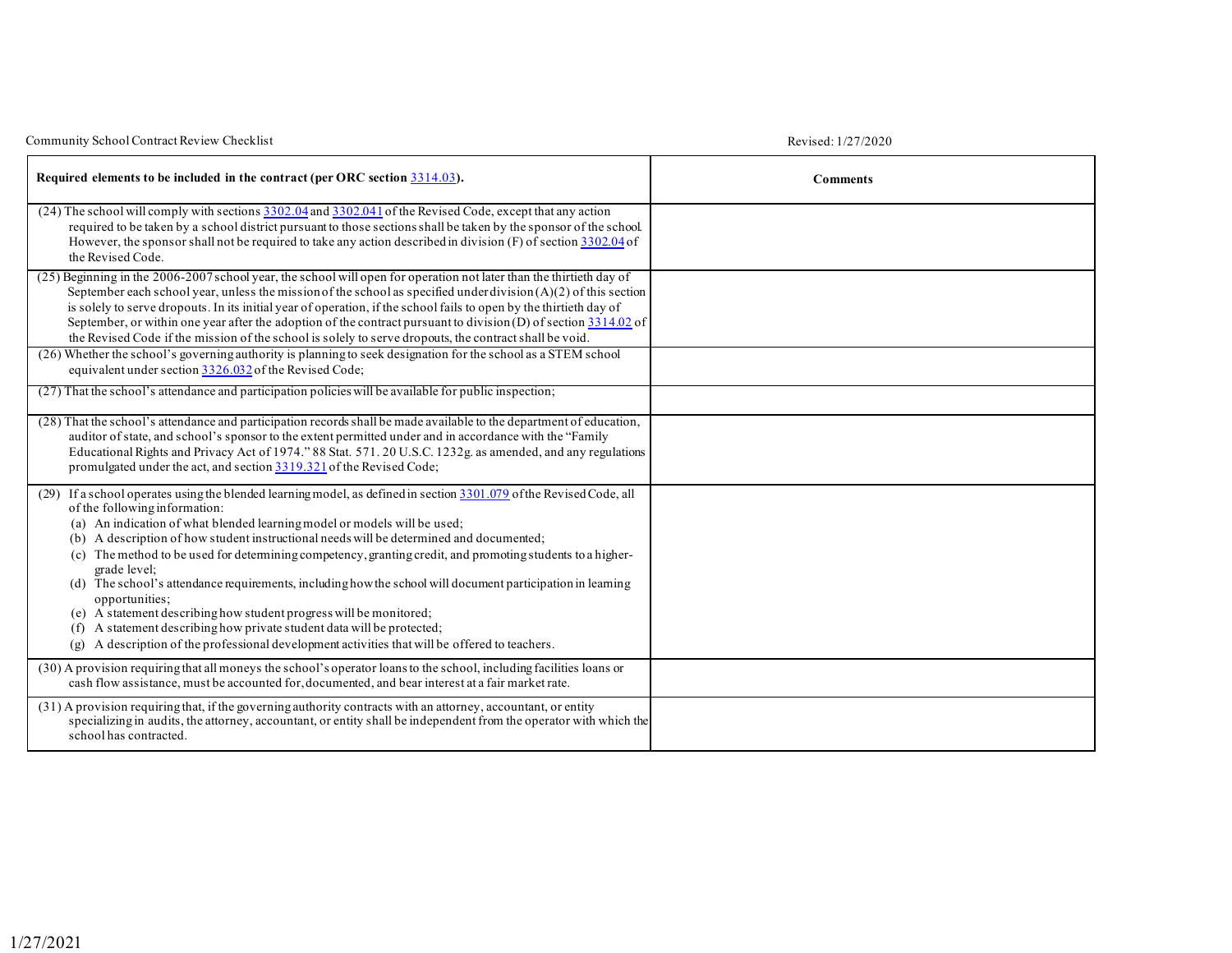| Community School Contract Review Checklist                                                                                                                                                                                                                                                    | Revised: 1/27/2020 |
|-----------------------------------------------------------------------------------------------------------------------------------------------------------------------------------------------------------------------------------------------------------------------------------------------|--------------------|
| (32) A provision requiring the governing authority to adopt an enrollment and attendance policy that requires a<br>student's parent to notify the community school in which the student is enrolled when there is a change in the location<br>of the parent's or student's primary residence. |                    |
| (33) A provision requiring the governing authority to adopt a student residence and address verification policy for<br>students enrolling in or attending the school.                                                                                                                         |                    |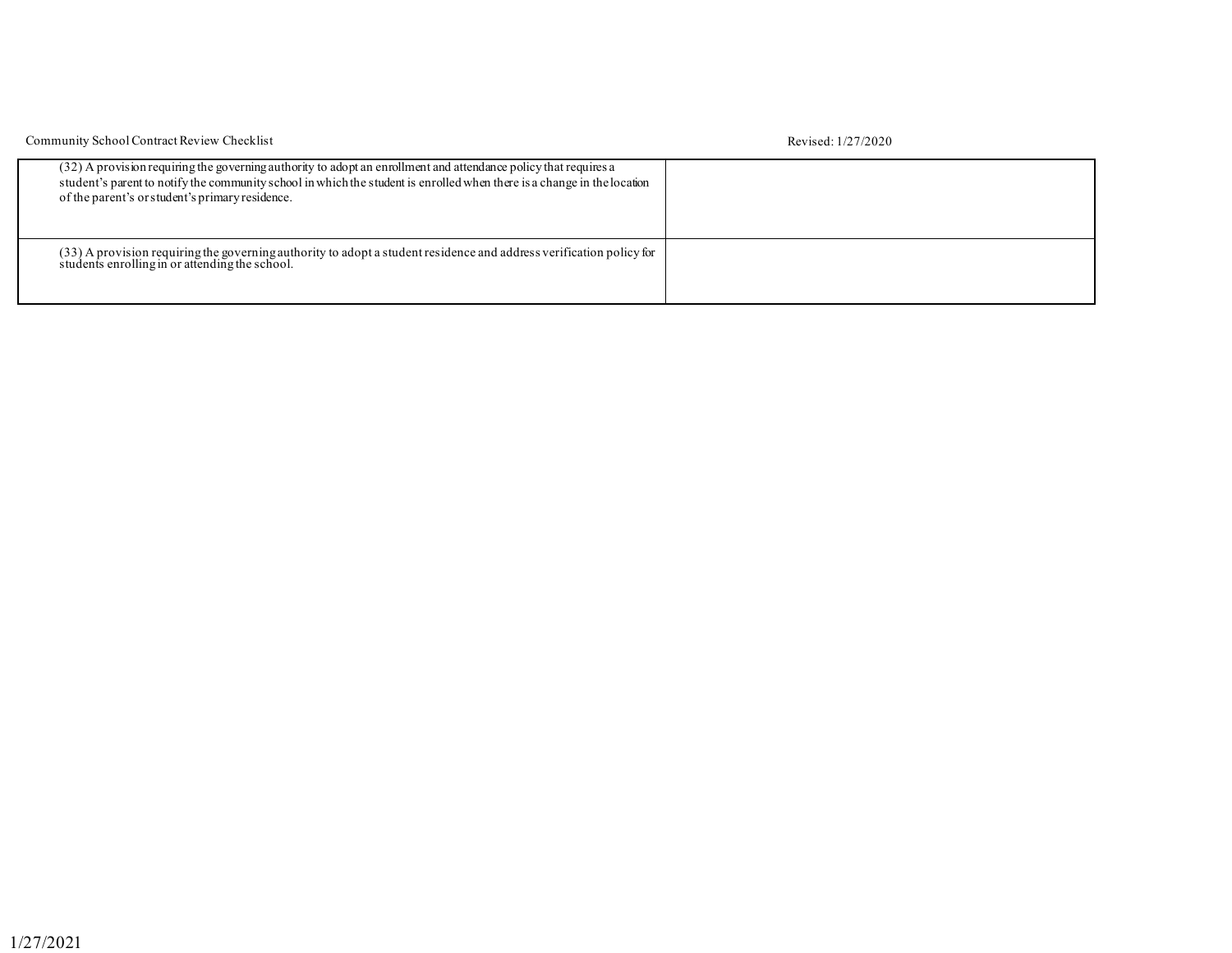| Community School Contract Review Checklist | Revised: 1/27/2020 |
|--------------------------------------------|--------------------|
|--------------------------------------------|--------------------|

| Revised: 1/27/2020 |  |  |  |
|--------------------|--|--|--|
|                    |  |  |  |

|     | Required elements to be included in the contract (per ORC section 3314.03).                                                                                                                                                                                                                                                                                                                                                                                                                                                                                                                                              | <b>Comments</b> |
|-----|--------------------------------------------------------------------------------------------------------------------------------------------------------------------------------------------------------------------------------------------------------------------------------------------------------------------------------------------------------------------------------------------------------------------------------------------------------------------------------------------------------------------------------------------------------------------------------------------------------------------------|-----------------|
| B)  | The community school shall also submit to the sponsor a comprehensive plan for the school. The plan shall<br>specify the following:<br>(1) The process by which the governing authority will be selected in the future;<br>The management and administration of the school;                                                                                                                                                                                                                                                                                                                                              |                 |
|     | (2)<br>(3) If the community school is a currently existing public school or educational service center building<br>alternative arrangements for current public-school students who choose not to attend the converted<br>school and for teachers who choose not to teach in the school or building after conversion;<br>(4) The instructional program and educational philosophy of the school;<br>(5) Internal financial controls.                                                                                                                                                                                      |                 |
|     | When submitting the plan under this division, the school shall also submit copies of all policies and<br>procedures regarding internal financial controls adopted by the governing authority of the school.                                                                                                                                                                                                                                                                                                                                                                                                              |                 |
|     | (C) A contract entered into under section $3314.02$ of the Revised Code between a sponsor and the governing<br>authority of a community school may provide for the community school governing authority to make<br>payments to the sponsor, which is hereby authorized to receive such payments as set forth in the contract<br>between the governing authority and the sponsor. The total amount of such payments for monitoring,<br>oversight and technical assistance of the school shall not exceed three percent of the total amount of<br>payments for operating expenses that the school receives from the state. |                 |
| (D) | The contract shall specify the duties of the sponsor which shall be in accordance with the written agreement<br>entered into with the department of education under division (B) of section 3314.015 of the Revised Code and<br>shall include the following:                                                                                                                                                                                                                                                                                                                                                             |                 |
|     | (1) Monitor the community school's compliance with all laws applicable to the school and with the terms of<br>the contract:                                                                                                                                                                                                                                                                                                                                                                                                                                                                                              |                 |
|     | (2) Monitor and evaluate the academic and fiscal performance and the organization and operation of the<br>community school on at least an annual basis;                                                                                                                                                                                                                                                                                                                                                                                                                                                                  |                 |
|     | (3) Report on an annual basis the results of the evaluation conducted under division $(D)(2)$ of this section to<br>the department of education and to the parents of students enrolled in the communityschool;                                                                                                                                                                                                                                                                                                                                                                                                          |                 |
|     | (4) Provide technical assistance to the community school in complying with laws applicable to the school<br>and terms of the contract:<br>(5) Take steps to intervene in the school's operation to correct problems in the school's overall performance,<br>declare the school to be on probationary status pursuant to section 3314.073 of the Revised Code,<br>suspend the operation of the school pursuant to section 3314.072 of the Revised Code, or terminate the<br>contract of the school pursuant to section 3314.07 of the Revised Code as determined necessary by the<br>sponsor;                             |                 |
|     | (6) Have in place a plan of action to be undertaken in the event the community school experiences financial<br>difficulties or closes prior to the end of a school year.                                                                                                                                                                                                                                                                                                                                                                                                                                                 |                 |